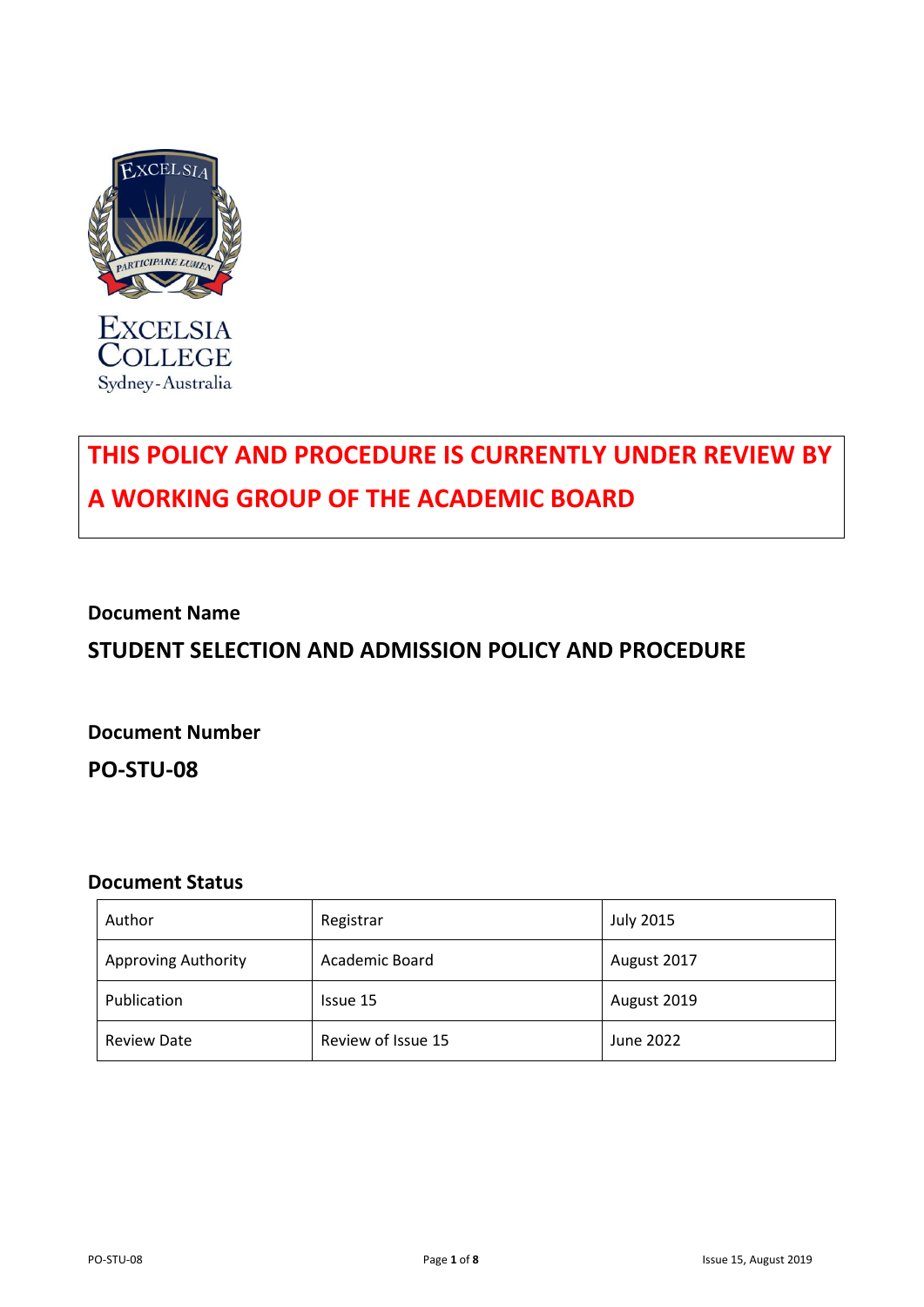# **Purpose and Scope**

This policy and procedure aims to clarify the admissions regulations, and to establish and maintain a uniform process which ensures the efficient management of all student admissions and offers of a place in an Excelsia College course. It also seeks to standardise process for the application of admission requirements that are specific to the courses and those that reflect the higher education regulatory framework governing both domestic and overseas student admissions. This will ensure transparency, equity and fairness in the treatment of all applicants.

# **Responsibilities**

Academic Board has delegated authority to the Registrar the management of the College's policy for student admissions. AB monitors the implementation of the Student Selection and Admission Policy through regular reports and data from the Registrar.

The Academic Board has resolved that admission requirements and selection criteria should be clearly expressed to reflect accreditation approval, and that any approved changes normally be published 12 months in advance of the intake to which they refer. Where 12 months is impracticable, changes will be published at least six months before the intake to which they refer.

The Director of Quality is charged with monitoring the correctness and completeness of published admission requirements.

Recognition of institutions and courses for the purposes of admission to candidature is the responsibility of Academic Board. In the case of overseas qualifications, the Registrar consults the Australian Education International – National Office of Overseas Skills Recognition Country Education Profies (AEI-**NOOSR-**CEP) Online Database for information regarding equivalency with Australian qualifications.

The Registrar is required to maintain appropriate records of the basis for admission of students so that:

- a) the effectiveness of admission criteria can be evaluated, and
- b) statistical reviews of the progression rates of students may be conducted, and
- c) the HEIMS reporting requirements may be satisfied.

These records should be kept in accordance with the College's policy for storage and handling of records. Name Policy – Shiela

CHC – Personal Competency Application – how do they meet personal competencies

# **Selection**

#### **Admission Requirements**

The admission requirements and selection criteria for each course are approved by the Tertiary Education Quality and Standards Agency (TEQSA) and, where relevant, the NSW Education Standards Authority, and the Psychotherapy and Counselling Federation of Australia (PACFA) as part of course accreditation. Any change must be approved by the Academic Board and, if significant, reported to TEQSA and NESA.

The Registrar maintains schedules of approved admission requirements, including assumed knowledge and selection processes and/or criteria specific to disciplines or courses. Admission requirements for each course are published in the Course Information Books.

#### **English Language Requirements**

Applicants who have completed an educational qualification in a non-English speaking country have to provide proof of proficiency in English through internationally recognised tests such as IELTS or TOEFL, or through satisfactory completion of an approved course at one of the College's partner language colleges. The English language requirements for admission to each of the College's courses are published in entry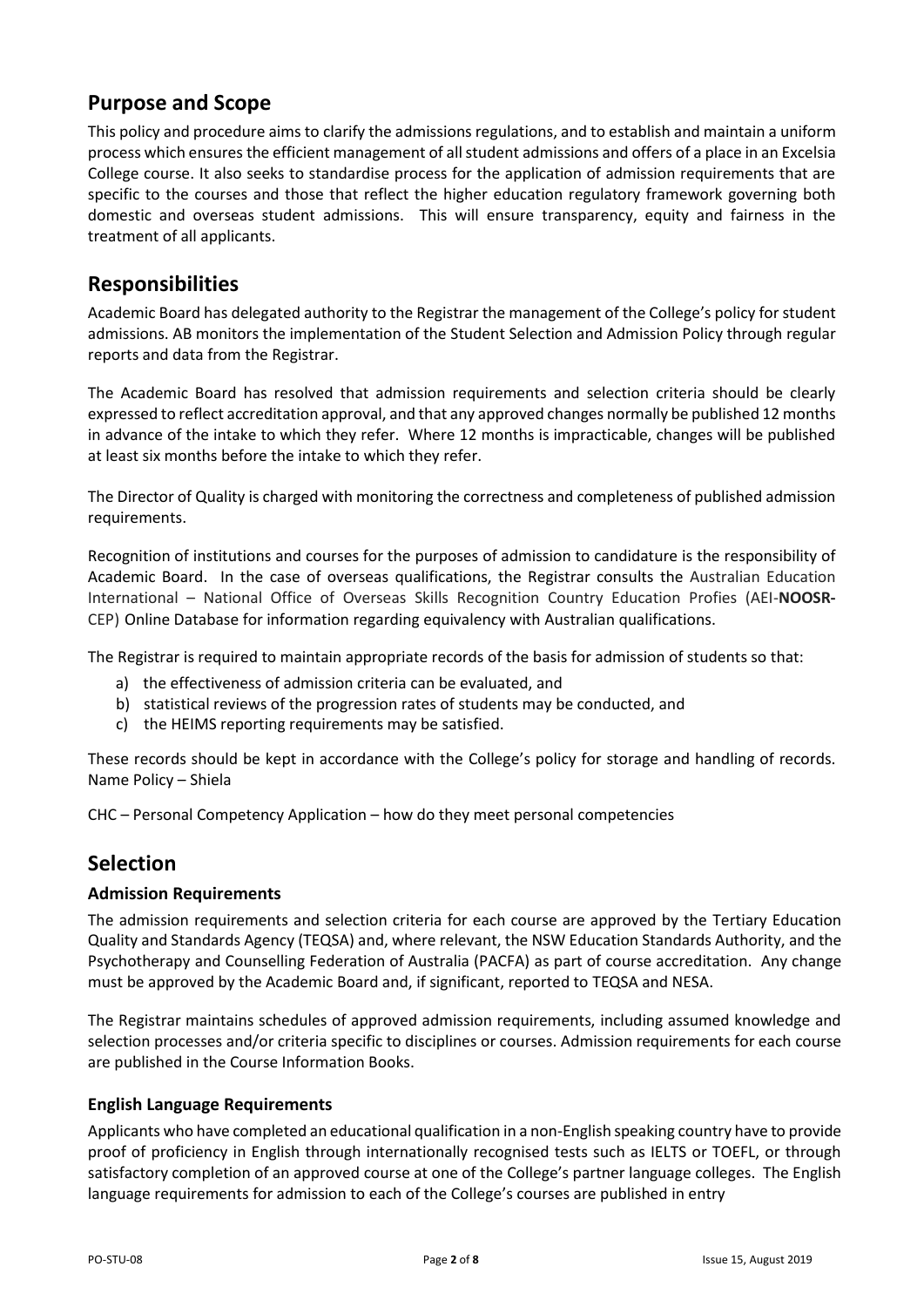requirements and on the College website, and may include scores for bands within the test (e.g. Reading, Listening). Comparative scores for some popular tests are included below.

| <b>IELTS SCORE Band</b>                                                  | 6.0 | 6.5 | 7.0 | 7.5 | 8.0 |
|--------------------------------------------------------------------------|-----|-----|-----|-----|-----|
| Test of English as a Foreign Language internet<br>based Test (TOEFL iBT) | 60  | 80  | 94  | 102 | 110 |
| PTE Academic                                                             | 50  | 58  | 65  | 73  | 79  |
| Cambridge English: Advanced (CAE) from<br>Cambridge ESOL test scores     |     | 58  | 67  | 74  | 80  |

The above tests will be accepted as valid for admission into Excelsia College courses if the test was taken within 24 months of the proposed date of commencement of study.

#### **Additional Admission Requirements for Overseas Students**

Overseas students applying for admission to Excelsia College courses must have reached the age of 18 years by the commencement of their studies. Excelsia College will not admit overseas students who will not have reached 18 years of age by the time of commencement for their course.

Overseas students wishing to transfer to Excelsia College from another registered provider prior to completing six months' study in their principal course need to include an appropriate letter of release with their application.

# **Access and Equity**

With regard to admissions, Excelsia College does not discriminate on the grounds of race, religion, sex, disability, or any other basis, other than the candidate's academic record and demonstrated academic ability, as relevant to the requirements of the course with which they are applying.

#### **Domestic Student Age Restriction**

Domestic students applying for admission to Excelsia College undergraduate courses would normally have reached the age of 18 years during the year of the commencement of their studies.

Students under 18 would not normally meet other matriculation entry requirement for undergraduate courses. If the applicant has studied equivalent tertiary preparation courses or are determined to be a "special circumstance" situation the Head of School may refer the applicant to the Admissions Review Committee for consideration for entry on a provisional basis.

#### **Mature Age Entry**

To be eligible to apply for admission to a degree program as a mature age student, candidates must meet all of the following criteria:

- a) be at least 21 years of age on 1 March of the year of entry to the College;
- b) not have an ATAR or equivalent interstate or overseas qualification that would enable them to compete for normal admission;
- c) not have been enrolled for at least two full-time semesters of study in a Diploma or higher-level qualification; and
- d) satisfy the additional admission criteria for the course they wish to enter, e.g. artistic requirements, assumed knowledge, language requirements.

At the discretion of the Head of School or Admissions Review Committee, the offer of a place to a mature age applicant may be provisional requiring the student to pass all enrolled units in the first semester of study.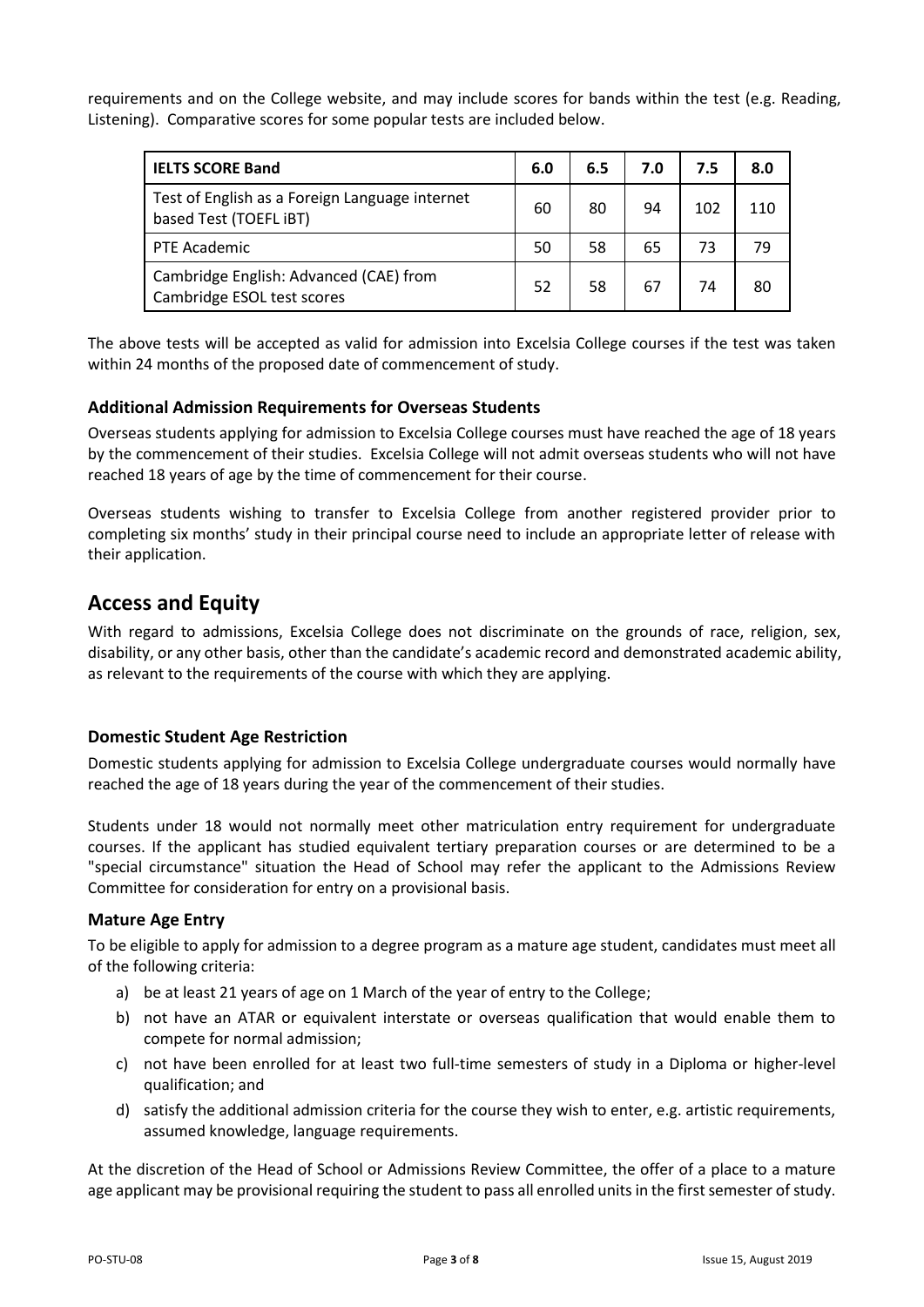### **Special Entry**

The Registrar or Admissions Review Committee have authority to admit students under 'Special Entry', however they will not normally admit a student who does not meet the specified entry criteria for the course in question. However, the College recognises that:

- (a) a student not meeting the entry criteria may have gained through employment, and/or formal or informal education, experience and/or qualifications equivalent to the entry criteria for a given course; and
- (b) students from certain backgrounds, who may be able to successfully complete a given course, may not have had reasonable prior opportunity to develop experience and qualifications sufficient to satisfy the entry criteria for that course. Such students may include:
	- (i) Aboriginal and Torres Straight Islanders,
	- (ii) students with a disability,
	- (iii) students from socially or economically disadvantaged backgrounds,
	- (iv) students from non-English speaking backgrounds, including migrants and refugees, and
	- (v) students from rural or remote locations.

In both cases (a) and (b), the Registrar or Admissions Review Committee, after referral from the Head of School, may determine that a student can be admitted to a course of study despite not meeting all the entry criteria.

To be offered a place in a course of study on the basis of Special Entry, a Special Entry Consideration application must accompany the student's regular course application for review by the Registrar or Admissions Review Committee. The Special Entry Consideration application outlines the basis for Special Entry and the nature of student support required (if any). The Registrar or Admissions Review Committee must determine that a) the applicant is capable of satisfying all course requirements with the proposed student support and b) that such support can be expected to be available.

In such circumstances, the Registrar or Admissions Review Committee will normally admit the student provisionally such that the student has to successfully (i.e., without failure) complete their first semester of study in order to be allowed to continue in the course. Certain conditions (e.g., successful completion of an Academic Study Skills unit) may also be applied to the admission. All students are informed that eligibility for Special Entry does not constitute a guarantee of a place in a course and, further, any student admitted by Special Entry must satisfy all course requirements in order to be eligible to graduate.

An individual student support plan is to be jointly developed by the School with the student at the start of their studies. The plan is to be reviewed at the end of their first semester/study period. Please refer to Academic Support Matrix.

# **Procedure**

### **A. STUDENT RECRUITMENT**

**1. Receiving an Application for Admission to Award Studies**

#### **a. File Requirements**

The Student Advisor responsible receives Applications for Admission to that School and is the applicant's official point of contact with the College. A complete file comprises:

- *Application for Admission* form
- School *Supplementary Application* form STU-AC-F12, F14, F15-1, F15-2, F41, F42, F43
- Proof of Citizenship (certified copies only)\*
- Academic Records (certified copies only)<sup>+</sup>
- One passport size photo on the application form.
- Additional School requirements as specified on the application form (see below).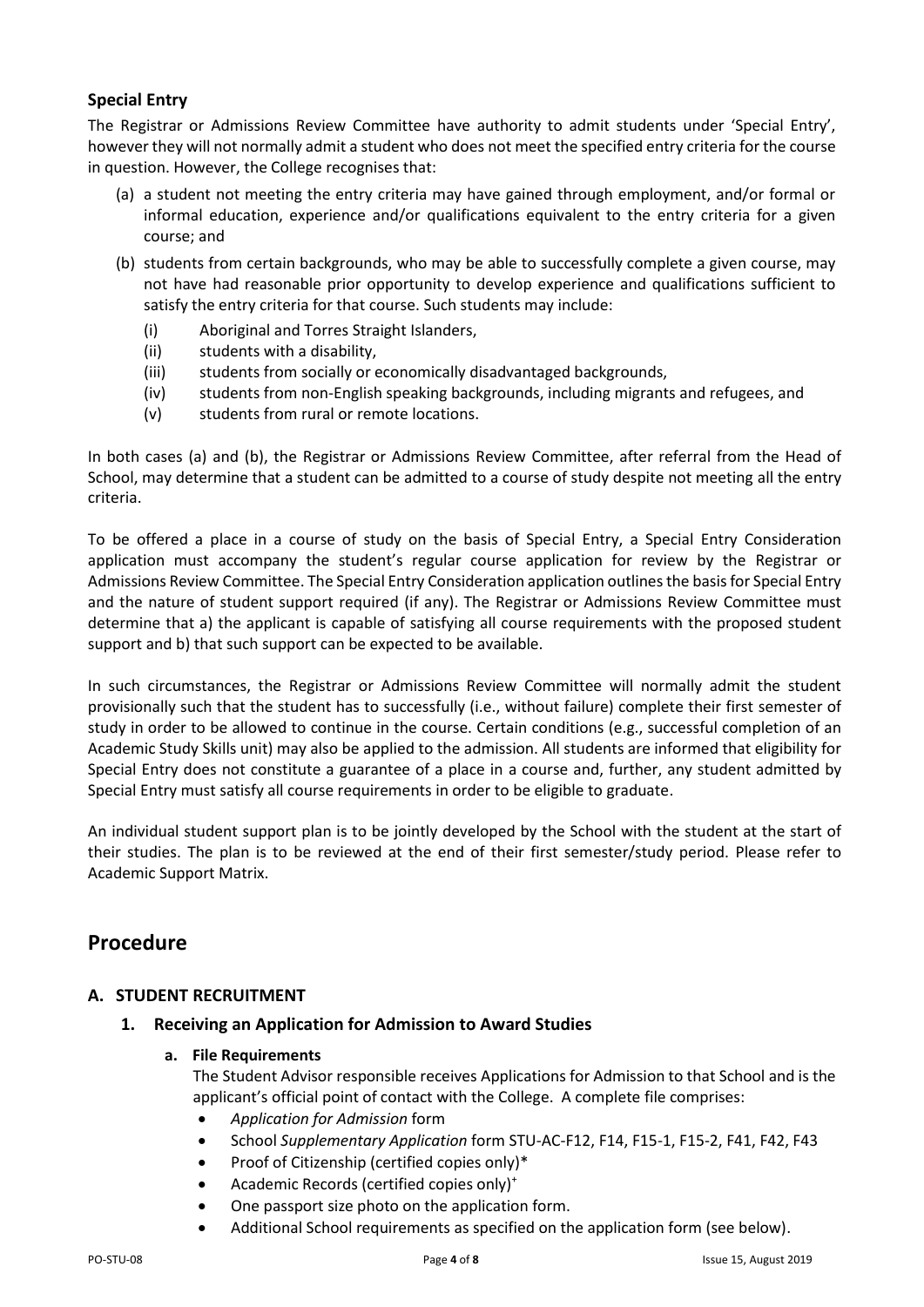#### **b. Additional School Requirements**

- Performing Arts (Drama and Music) applicants who are not able to attend the college for auditions must supply a DVD or video as outlined in the Admission Requirements published in their Course Information Book.
- Master of Music Portfolio/resume.
- Education and Counselling successful interview with Head of School
- Applicants whose qualifying studies were completed in a language other than English will normally be required to provide evidence of English language proficiency. The Course Information Books specify the level of proficiency required for admission to each course. Generally speaking, this is IELTS 6.0-6.5 for undergraduate courses and 6.5-7.5 for postgraduate courses. The evidence normally required is an original or certified copy of the IELTS test scores.

#### **c. Additional Requirements for Overseas Students**

- Current valid passport
- Proof of financial viability to pay tuition fees
- Proof that student will have attained the age of 18 years by commencement of studies.

#### **d. Additional Optional Documents**

- An *Undergraduate Arts Scholarship Application* form (STU-AC-F16) may accompany an application.
- A Letter of Release from a previous registered provider must accompany an application from an overseas student who has not yet completed six months of study in the student's principal course of study.

#### **2. Supporting Documents Received before Applications**

Documents not accompanied by any Application for Admissions form representing part of an application are dated and treated as an application, and a record created as per above, and the student followed up for that admission year.

#### **3. Complete Applications**

#### **a. Create a File**

A *File Checklist* is included in the relevant student file template in Asana. These are colourcoded and are unique by School.

The file should contain the following information: Academic School, Student Number, and Student Name.

Application documents are saved into the student's file after being ticked off the checklist.

#### **b. Assign a Student Number**

Student numbers are assigned using the Student Management System (Paradigm).

Students retain this number for the duration of their studies regardless of the number of courses they study. Student details are then entered into the student database.

\* Certified copies must include contact details of certifier. To verify an academic transcript if required, the Student Advisor will telephone or check the website of the university concerned to confirm the individual is a graduate or to gain information about written verification of academic transcripts.

<sup>+</sup>Qualifications required for admission that have been awarded overseas must be checked for equivalency with corresponding Australian qualifications. The Assistant Registrar completes the check using AEI/NOOSR Online, and inserts the relevant extract into the file before forwarding to the Head of School.

#### **c. Acknowledge Application**

Upon receipt of an application form (STU-AC-F01) the applicant is sent (via email or post if there is no email address given) an Acknowledgement Letter that states:

1. That the application has been received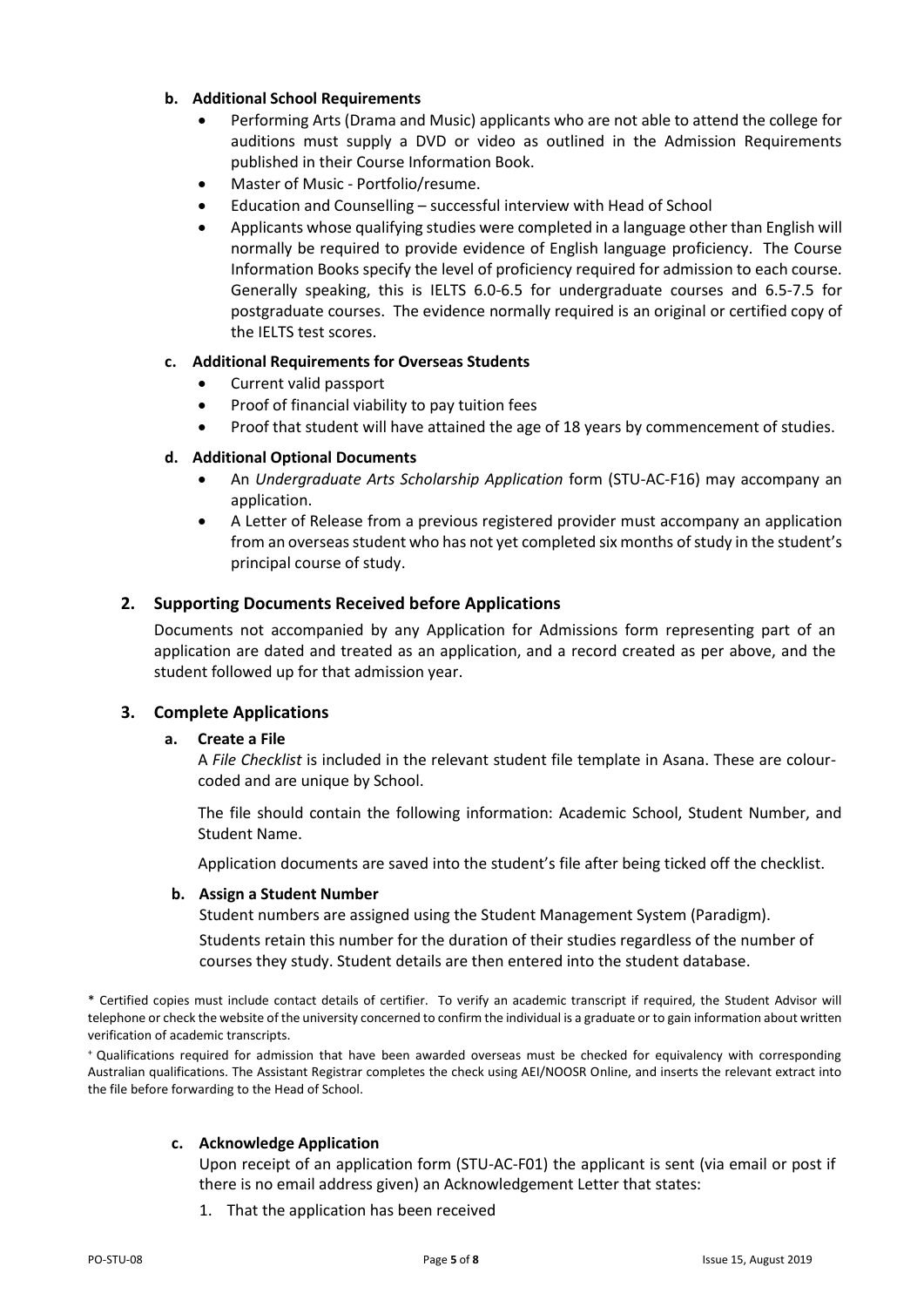- 2. Requests any missing documentation
- 3. Informs the applicant that the Head of School will contact them
- 4. Notifies student of the application round they are in and subsequent offer dates

A copy of this letter/email is added to the student's file.

#### **d. Forward File to Head of School**

The Student Advisor forwards the complete file (including copies of any emails or letters) to the Head of School.

#### **B. ACADEMIC SCHOOLS**

#### **4. Assessing an Application**

The Schools are responsible for interviews, auditions or interactive workshops where applicable, for determining whether all admissions criteria have been satisfied, and for making decisions about suitability for admission.

Staff involved in student selection will not discriminate on the grounds of race, gender, age, physical condition or denomination. The basis of admission decisions is academic and/or artistic merit measured against published admissions criteria. The College reserves the right to refuse the offer of a place to those applicants who have not fulfilled the published admissions requirements, and may limit the number of places offered in any one course in accordance with capacity.

#### **a. Interviews**

All applicants who are required to have an interview will have these conducted by the Head of School (or nominated permanent staff member of that School). Interviewers complete the relevant school interview checklist and place the signed form in the applicant's file.

#### **b. Auditions**

Applicants for a performing arts award are required to have an audition. At least two members of the academic staff will be in attendance at auditions. Audition forms (STU-AC-F35, STU-AC-F37, STU-AC-F45, STU-AC-F46, MUS-F12, or MUS-F12A) must be completed where applicable, signed and placed in the applicant's file at the time of the audition.

#### **c. Other Admission Requirements**

There may be additional requirements for some courses. For example, students applying for admission to the courses of the School of Counselling complete panel and group assessment of their suitability for counselling studies. Staff members assessing an applicant complete the *Counselling Entry Assessment* (GSC-F11), which issigned and placed in the applicant's file at the time of the assessment.

Before the file is sent to the Registrar's Office the Head of School and Student Advisor will check that the file comprises:

- 1. Completed Interview Checklist
- 2. Applicable audition or other assessment forms
- 3. All documents that were originally in the file
- 4. The File Checklist has been signed for interviews and auditions.

#### **C. ADMISSIONS REVIEW COMMITTEE**

#### **5. The Admissions Review Committee (Registrar, Head of School, Chief Academic Officer, Director of Student Acquisition, Director of Research – where applicable)**

The Admissions Review Committee is charged with reviewing appeals or disputes regarding admission of applicants. These can be appeals from prospective students who have their application rejected, or disputes over the legitimacy of a pending application. The Registrar convenes the committee on an ad hoc basis. Appeals from prospective students should come via the Student Grievance form. Decisions and recommendations made by the Admissions Review Committee are reported by the Registrar to the Learning and Teaching Committee and Management Committee.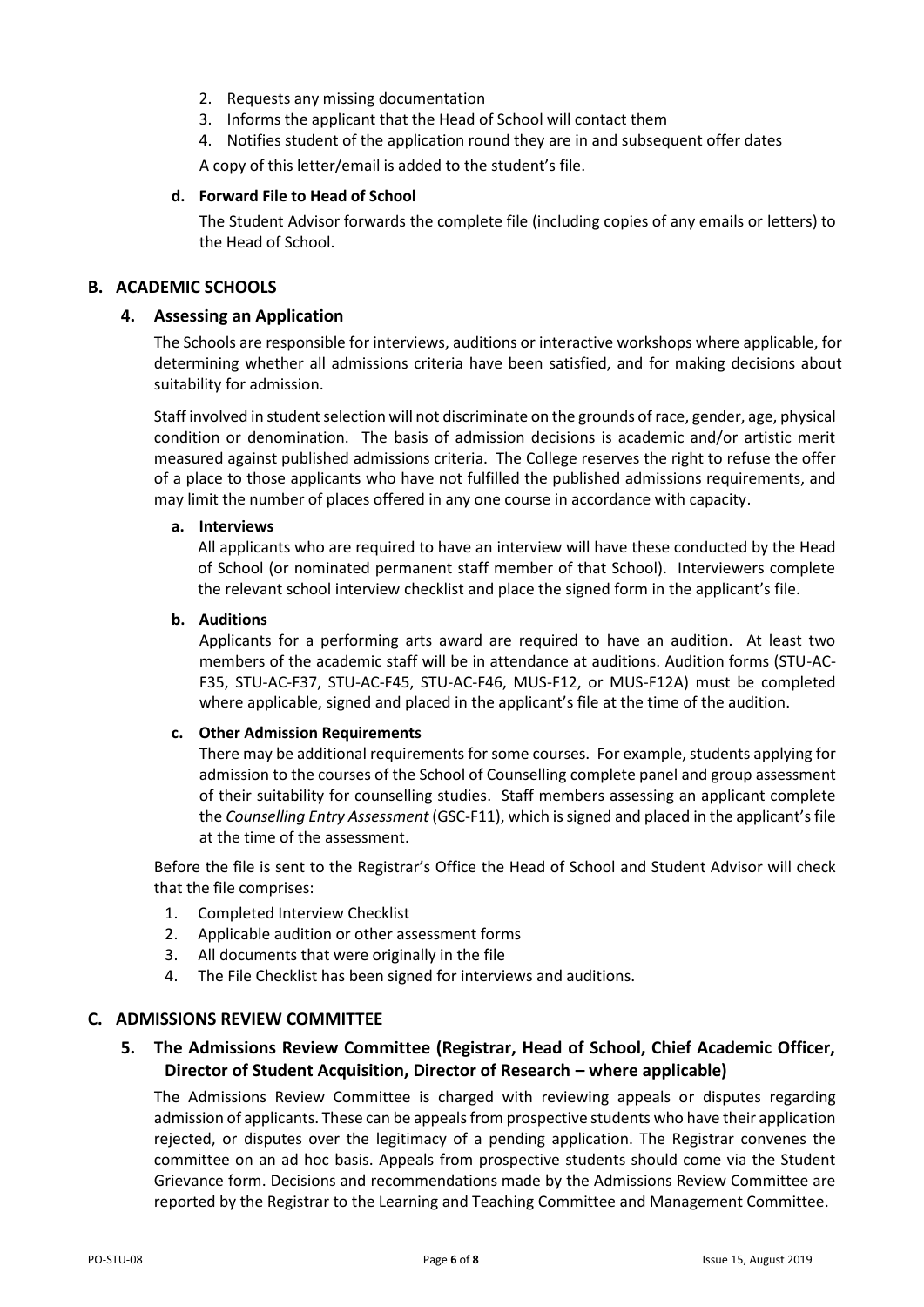#### **D. STUDENT ADMINISTRATION**

#### **6. Offers**

On receipt of the approved application, the Registrar's office:

- Updates the student database
- Writes the applicable *Offer Letter and Written Agreement*, or Rejection letter to the applicant.
- Updates the student status and student record in the Student Management System as appropriate.

#### **a. Notification that applicant has not been offered a place**

In cases where the applicant is not given the offer of a place, the Registrar's office will inform the applicant in writing of the reasons why, and the alternatives that may be offered. In most cases the Head of School will have communicated verbally with the applicant, but the reasons must be put into writing and clarified according to the admission requirements.

#### **b. Conditional Offers**

In cases where the applicant is given the offer of a place with conditions, the Registrar's office will inform the applicant in the Written Agreement of the conditions. A conditional offer involves requirements to provide additional information and does not affect admission status.

#### **c. Provisional Offers**

In cases where the applicant is given the offer of a provisional place, the Registrar's office will inform the applicant in the Written Agreement of the provisions and timeframe of the probationary period. At the end of the probationary period the Registrar's Office initiates a review of the student's progress and informs the student of the decision via a Provisional Status Lifted letter.

#### **d. Appeals against Decisions**

An applicant who is not offered a place in one of the College's courses can appeal the decision by accessing the Student Grievance Policy and Procedures.

#### **7. Offer Letter and Written Agreement**

#### **a. Domestic Students**

The Registrar's office edits the standard Offer Letter and Written Agreement template to reflect the approval of the application and offering the applicant a full, conditional and/or provisional place in a course. The Registrar's office emails the Offer Letter to the student.

#### **b. Overseas Students**

For overseas students requiring a student visa, the Registrar's office edits the standard Offer Letter and Written Agreement template and offers the applicant a full, conditional and/or provisional place in a course. In addition, the Registrar's ofice calculates the total cost of the first semester or first year's tuition fees for their course and nominated OSHC premium for the first year of study (see WP-STU-05 *OSHC Procedure*).

The Registrar's office emails the Offer Letter to the student.

#### **8. Responding to the Offer of a Place**

A link to an online response form is included in the Offer Letter which the student completes to indicate whether they are accepting, deferring or declining the offer of a place. The Registrar's Office updates the student database with the decision, and responds to the student in writing (email or post) based on their response.

The Registrar's Office photocopies the letter/email and files the copy in the student's file. Declined student files are archived, deferred students are updated in Paradigm to reflect the new cohort that they will join, and current students are updated with a status of 'Confirmed'.